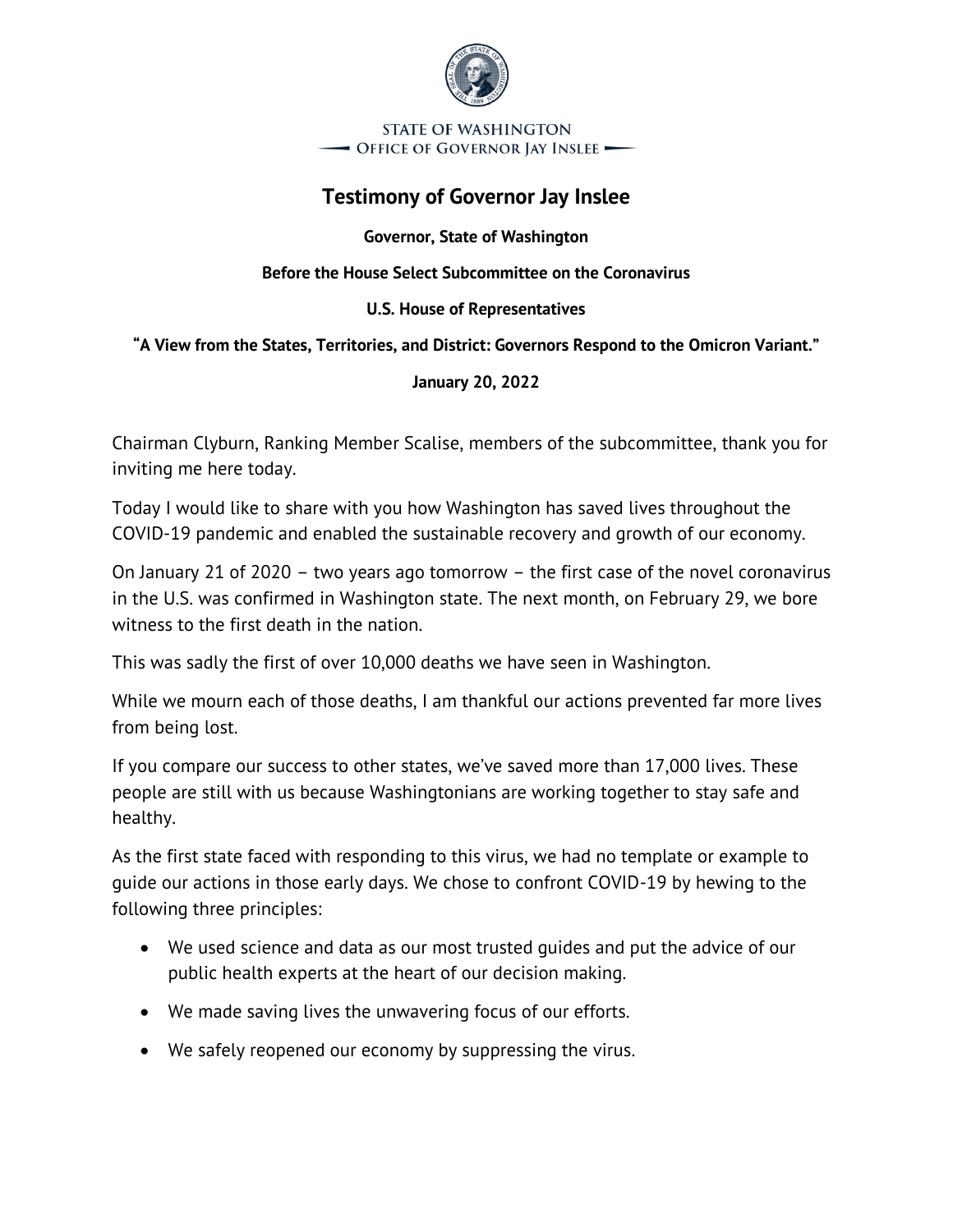Today I'd like to share with you how we put these principles into action to keep Washingtonians safe and set a course for long-term recovery and growth in our economy.

From day one, we have remained rooted in the hard facts of this pandemic and made decisions based on the best data available and the advice of public health experts. When data pointed to places where COVID-19 transmission was happening or activities that amplified the spread of COVID-19, we adopted mitigation measures to help turn the tide.

## **Face masks**

For example, on June 26, 2020, we issued a statewide mandatory face covering order for all public spaces. To this day, this simple action is one of the most important mitigation measures in place.

The science has repeatedly pointed to the effectiveness of wearing masks to prevent the spread of COVID. We are confident that one reason we have lower cases in Washington state is that we have required and encouraged mask-wearing throughout the pandemic.

At the early stages of the pandemic, when the country was struggling to secure enough personal protective equipment for our hospital workers as their regular supply chains dried up, we launched an unprecedented effort to procure PPE at the state level, particularly N95 and KN95 masks, directly from manufacturers. We distributed these masks to hospitals and other prioritized frontline workers. While we were successful in establishing a temporary supply chain to alleviate the shortages, competing with other states and hospitals for necessary supplies to protect our health care workers is a circumstance I hope to never see again.

Today, my administration remains focused on ensuring our most vulnerable Washingtonians have equitable access to masks. With the emergence of the more transmittable Omicron variant, I announced earlier this month that we will release about 10 million more protective masks from our state supply for distribution into local communities, including through K-12 schools, local governments, nonprofits and businesses, and local health departments. More than 5 million of those masks have already been distributed in the last two weeks.

#### **Vaccines**

Ultimately, no intervention is as important as vaccination. Since the rollout of vaccines began in December of 2020, we have made great strides in getting our population vaccinated and we remain one of the highest vaccinated states in the nation.

As of January 18, nearly 80% of Washington adults are fully vaccinated and over 50% of the eligible population have received a booster.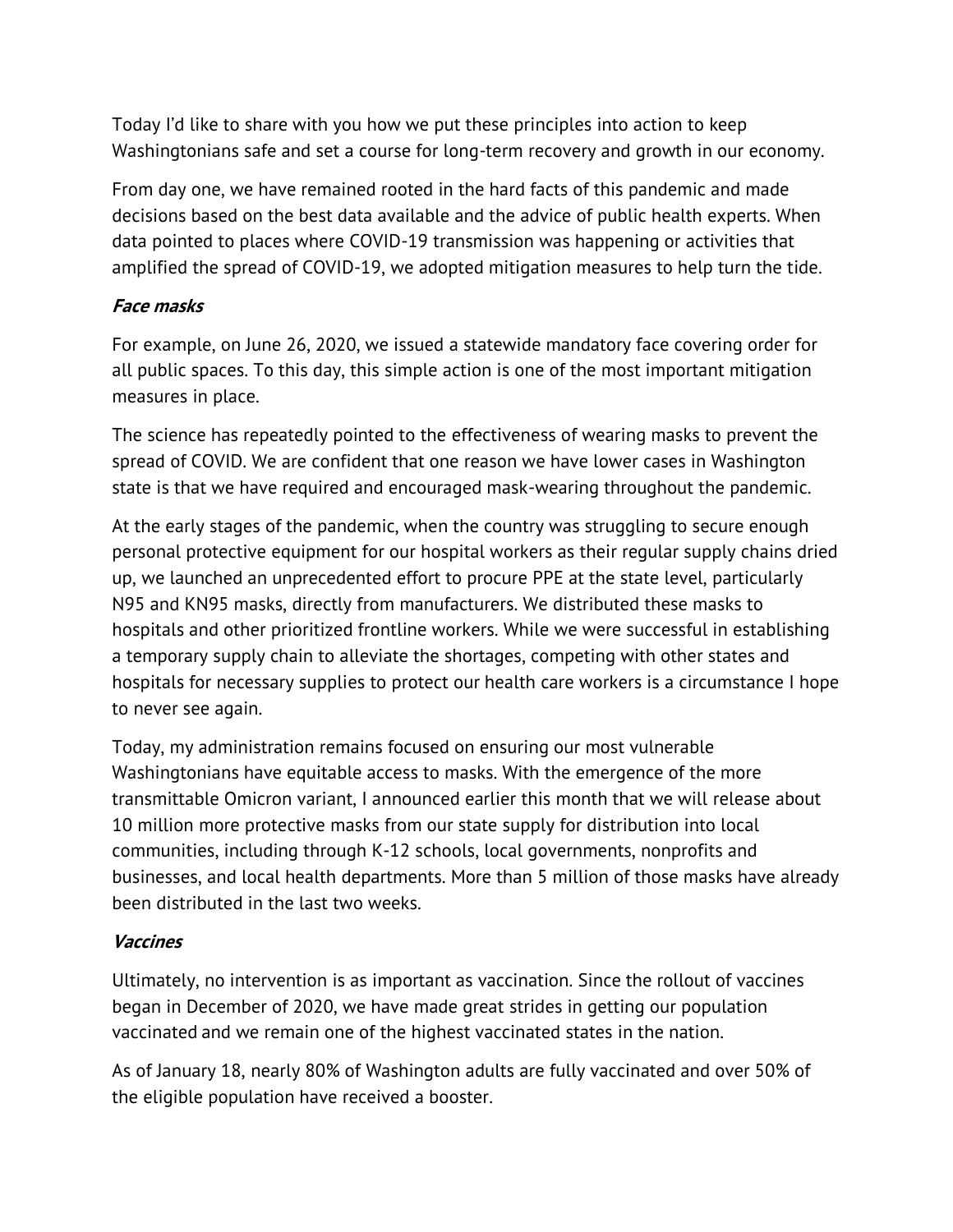These numbers are the culmination of tireless ongoing efforts including public education campaigns and partnerships with trusted community ambassadors in hard to reach, high risk or vaccine hesitant populations.

Our efforts to reach as many Washingtonians as quickly and equitably as possible with the vaccine started long before any emergency use authorization was issued. Understanding that any vaccine would start as a scarce resource until production could catch up with demand, I worked extensively with our Department of Health to develop a tiered prioritization structure that would ensure the Washingtonians most at risk for COVID-19 would be eligible to receive those early vaccine doses first.

The Washington Department of Health collaborated with a wide array of stakeholders. This resulted in a prioritization plan that struck a balance between people with individual health risk factors for COVID-19 or higher risks of exposure due to their occupation, and people in disproportionately impacted communities. Once the first vaccine doses began flowing into the state, we were ready with clear guidance for health care providers and the public.

As vaccine supply became available at scale, I established a statewide vaccine distribution and administration plan to increase the number of Washingtonians vaccinated through mass vaccination centers. Part of that plan was the Washington Vaccine Action Command and Coordination System Center, a statewide public-private partnership to boost vaccine distribution efforts. This nationally recognized innovative collaboration included in Washington corporations, labor unions, health care groups and government entities all working together to maximize our capability vaccinate as many Washingtonians as possible.

The Department of Health also formed the community-driven Vaccine Implementation Collaborative, which listened to community representatives to understand the biggest barriers to vaccination and lessons learned from earlier COVID actions. Their feedback and engagement helps spread trust in the COVID vaccine.

In August of 2021, we issued a vaccination requirement for state employees, education workers, and public and private health care and long-term care workers. The requirement became effective on October 18, 2021. Data showed that testing options are not comparably protective, so we did not include a testing option, but exemptions are allowed for individuals who are entitled to a disability-related reasonable accommodation or a sincerely held religious belief accommodation.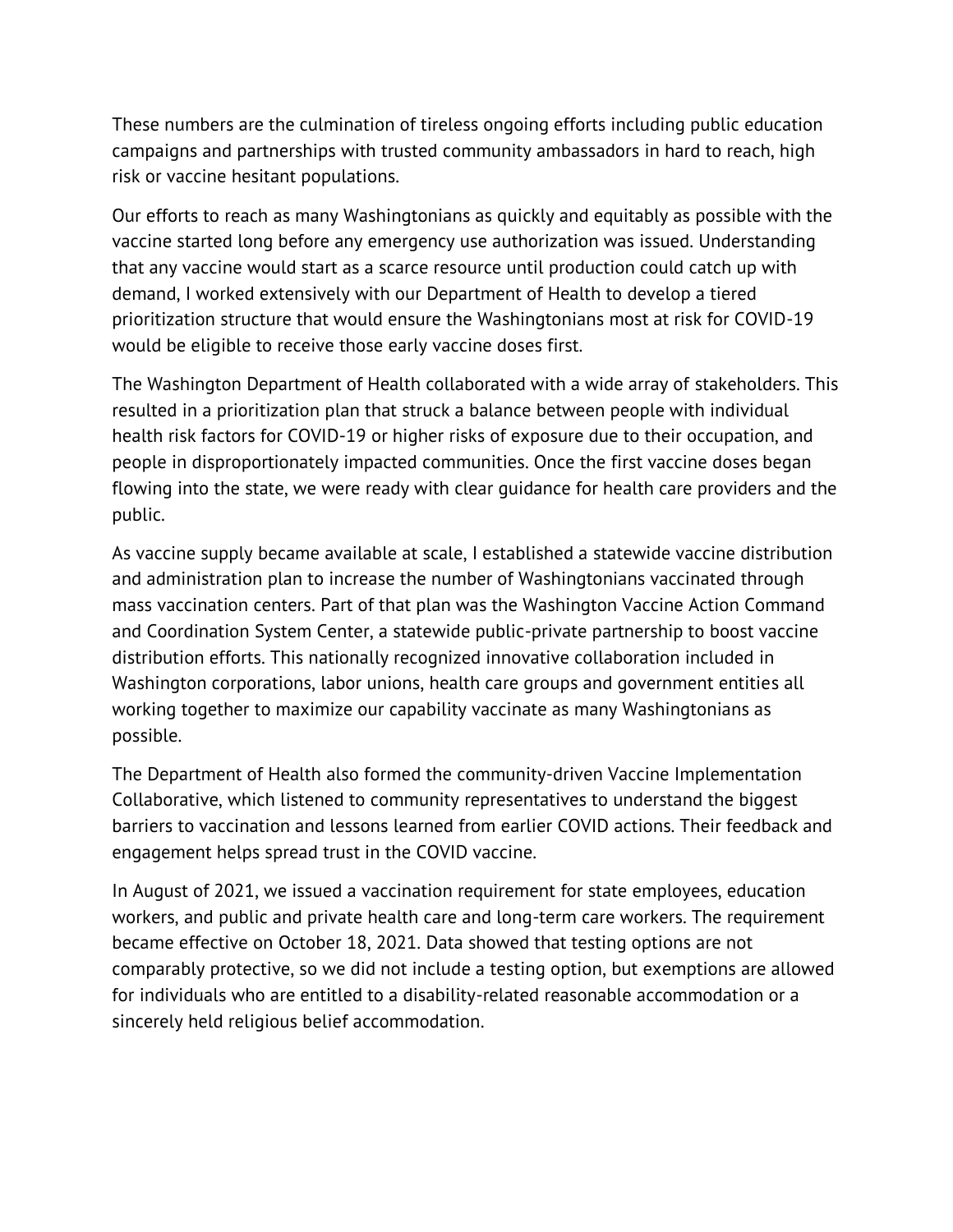We took these actions to protect the lives of our state workers, make it safer for Washingtonians to receive state services, and ensure long-term continuity of operations at our state agencies.

The vaccination requirement has been incredibly successful. From early August prior to the requirement, the vaccination rate among our state workforce has nearly doubled, starting at under 50 percent, and growing to almost 96 percent as of December 31, 2021. This includes over 28,000 state workers who became vaccinated since the requirement was announced, resulting in thousands of saved sick days, and many avoided hospital stays. In October of 2021, prior to widespread vaccine availability, our Department of Transportation alone lost 17,390 total days of productivity to staff absences for COVID-19. We also had a very high degree of compliance with the requirement, loosing less than 3 percent of the state workforce, while saving the time of thousands of hours of workers who could stay on the job. This saved lives.

### **Safe reopening and economic recovery**

On March 23, 2020, I issued my "Stay Home, Stay Healthy" order requiring every Washingtonian to stay home unless pursuing an essential activity. This included restricting gatherings and closing all non-essential business operations. This action proved to be critical to stop the skyrocketing spread of COVID-19 and prevented our state's hospitals from being dangerously overwhelmed.

Washingtonians endured significant sacrifices to stay home and avoid gatherings at this point, but they rose to the occasion and bent the first curve of infections – a feat that proved these measures were saving lives.

As our initial wave of infections waned and our mitigation efforts began to show progress, I introduced a phased economic recovery framework to safely re-open businesses and activities. Our plan provided data-based metrics such as COVID-19 infection rates and hospitalizations in each region of Washington. Using these metrics, we provided a flexible, evidence-based framework to allow more in-person activities to resume in places where COVID-19 transmission was manageable, while keeping mitigation measures in place where cases were high and rising.

We believe the fastest way to spur economic recovery and growth is by suppressing this virus and keeping everyone safe. To promote an equitable recovery, we've partnered closely with legislators and business and community leaders to launch multiple recovery and assistance programs. We've focused much of our small business assistance to regions, communities and sectors that have been disproportionately impacted or historically underserved.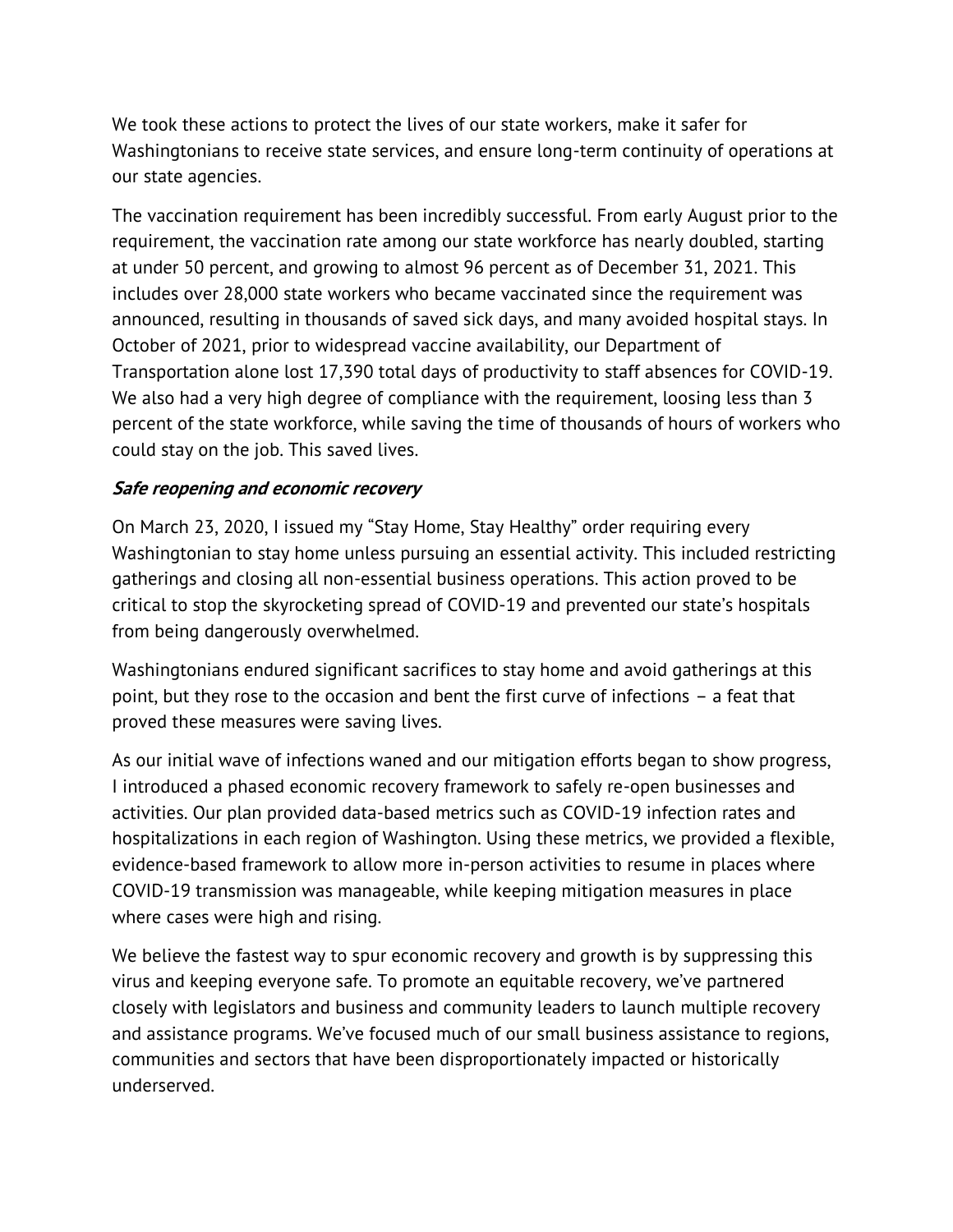## **Safe school reopening**

I am pleased to report that even during the current Omicron variant surge, fewer than 4 percent of our schools have had to temporarily close because of staff or student outbreaks. Our schools have found great success through the use of layered prevention measures, including masks and distancing.

Although in March of 2020 we made the difficult but necessary decision to close schools statewide for in-person instruction, by June of 2020, we issued statewide guidance to help safely reopen schools for in-person or hybrid learning, including recommended layered prevention measures. Local jurisdictions determined school reopening based on COVID-19 transmission in each community. We have continued to adjust our guidance to allow schools to remain in person as much as possible.

## **Testing**

Washington has also made advances in testing that have helped turn the tide in the pandemic. When our first cases were identified, we had to ship tests to the Centers for Disease Control and Prevention (CDC) in Georgia and then back to Washington state, because this was just an emerging virus, and only the CDC could perform testing at that time.

Once a test was made available by the CDC for use by public health labs, the Washington Department of Health's Public Health Lab quickly obtained new equipment and began building capacity to process COVID-19 tests in Washington. This significantly improved the turnaround time for tests in our state, and we also made significant investments in our Public Health Lab's genomic sequencing capability, which has provided valuable surveillance data on each new variant including Omicron.

With the emergence of the Omicron variant, tests are again in short supply. My focus is now on ensuring all communities have access to rapid at-home antigen tests, particularly communities experiencing disproportionate impacts from COVID, such as people of color and people with disabilities.

On January 3, 2022, I announced we had ordered 5.5 million at-home tests. These will be distributed in three ways: Washingtonians will soon be able to order at-home tests at no cost through a web portal with delivery facilitated in partnership with CareEvolution and Amazon; the state will send approximately 1 million tests to K-12 schools; and the state will send another 1 million tests to local health and community organizations in order to reach priority populations, such as people in long term care facilities, homeless shelters, or other people at increased risk for COVID-19 who may be unable to access the Biden administration's new online portal.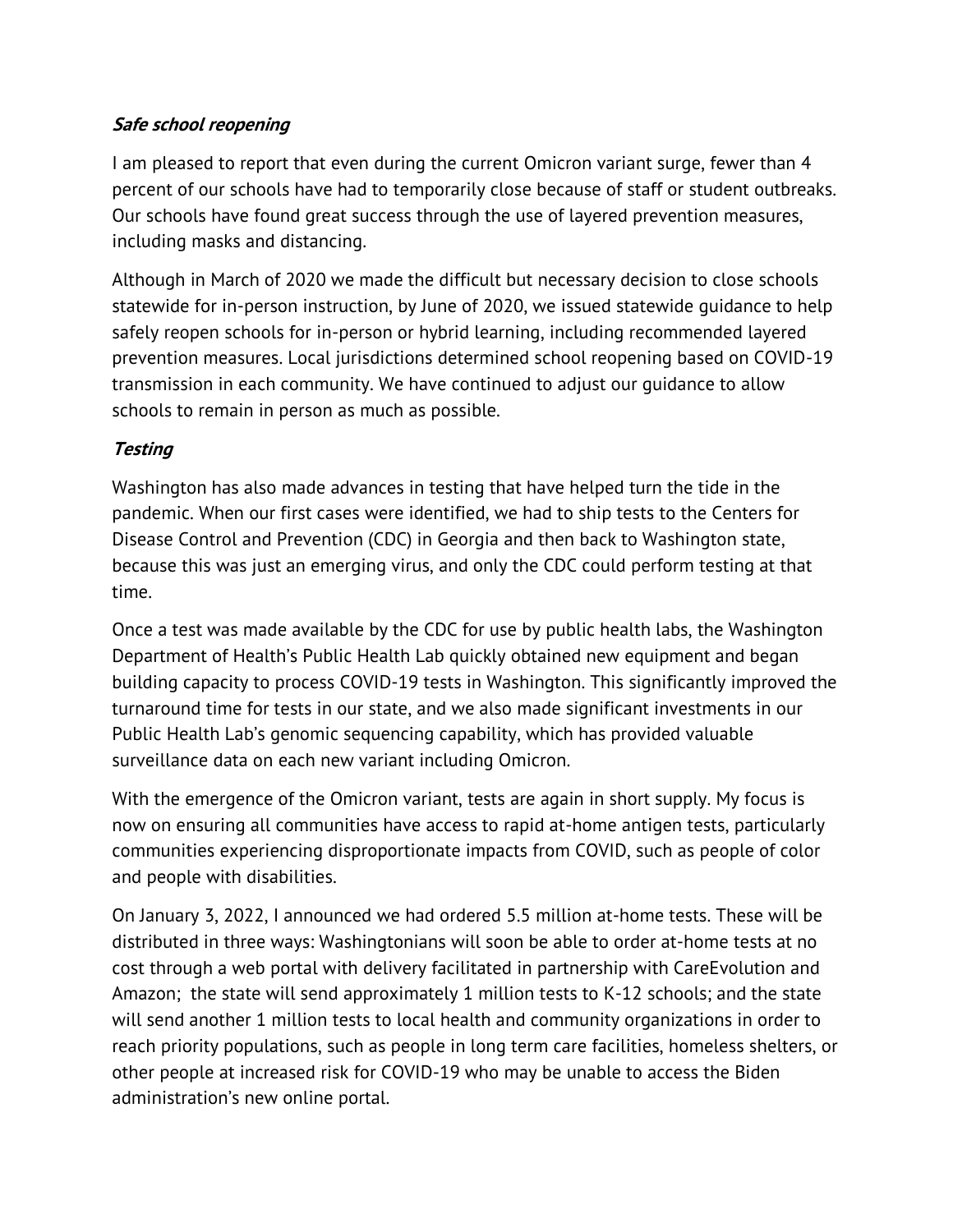#### **Preparing for the future**

As we make our way through the surge of the Omicron variant, we are looking ahead to prepare for what COVID has in store for us next. We all want this pandemic to end as quickly as possible, even as we know COVID is here to stay. This is why we continue to stress the importance of vaccines. Vaccination is what will allow us to move out of pandemic life and into a post-COVID pandemic era.

As we do so, we know the pandemic will have lasting impacts that will need to be addressed.

While much of our focus is on the backlog of physical health issues confronting our communities, the pandemic has also taken a significant toll on the emotional and mental health of each of us individually, and collectively as a nation. We need to bolster our behavioral health infrastructure so we can provide the care that people need and deserve.

At the same time, workers in our country are having a reckoning with their working hours, conditions, pay and benefits. If we want our economic recovery to be strong, we need to rethink workforce conditions for lower income workers – both in health care and in other industries.

As COVID-19 becomes endemic in our communities, we will still need the federal government's help. Supplies like tests, PPE, vaccine boosters, and therapeutics will be necessary to keeping our communities safe. Congress and the administration are better situated than any individual state to ensure these resources stay available to everyone in the scale that the current situation demands. Doing this will require consistent funding and procurement mechanisms to ensure states are never again competing with each other to order lifesaving supplies like PPE on the open market with no support.

Congress is also well-positioned to fund public health at the global, state and local level. I have learned firsthand about the importance of this, and we don't want to be caught flatfooted in a future pandemic. I also call on Congress to provide ample funding for behavioral health needs and resources to ensure a strong health care workforce for our future.

Our ability to collaborate with our federal partners under the leadership of President Biden stands in stark contrast to the previous administration and their repeated refusal assist our state. I applaud the efforts of this Committee to record the experiences of experts and leaders during this tumultuous time. I would ask you to also remember this remains an ongoing emergency, and one that could be repeated if we do not stay the course on the public health measures that have proven to prevent the spread of the virus. We must continue to heed the guidance of our public health experts, and the pleas of our health